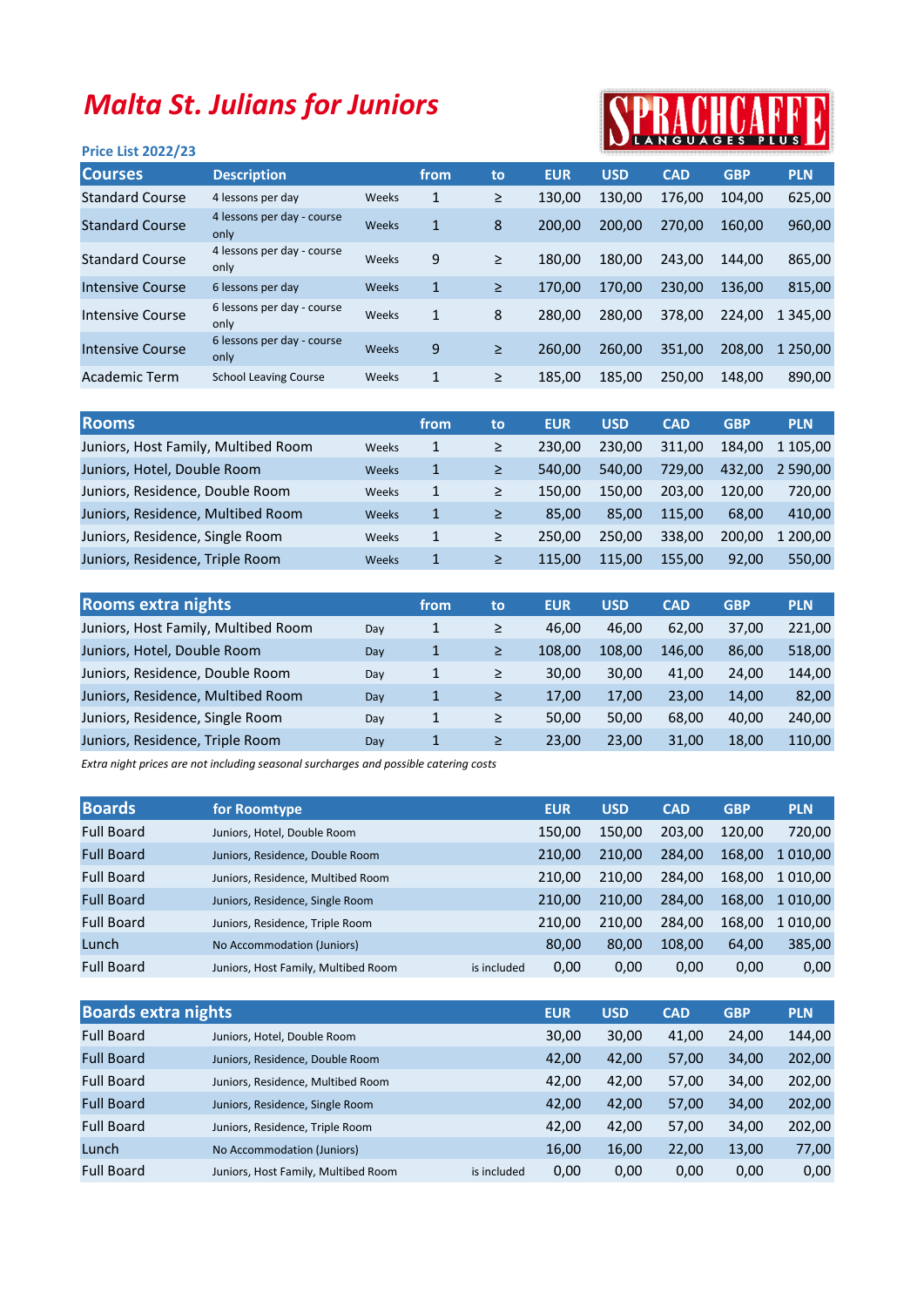| <b>Seasonsurcharges</b>       |                                                      | <b>EUR</b> | <b>USD</b> | <b>CAD</b> | <b>GBP</b> | <b>PLN</b> |
|-------------------------------|------------------------------------------------------|------------|------------|------------|------------|------------|
| Mid Season                    | 03/04/2022 - 18/06/2022                              | 50,00      | 50,00      | 68,00      | 40,00      | 240,00     |
| <b>High Season</b>            | 19/06/2022 - 20/08/2022                              | 150,00     | 150,00     | 203,00     | 120,00     | 720,00     |
| Mid Season                    | 21/08/2022 - 17/09/2022                              | 50,00      | 50,00      | 68,00      | 40,00      | 240,00     |
|                               |                                                      |            |            |            |            |            |
| Seasonsurcharges extra nights |                                                      | <b>EUR</b> | <b>USD</b> | <b>CAD</b> | <b>GBP</b> | <b>PLN</b> |
| Mid Season                    | 03/04/2022 - 18/06/2022                              | 10,00      | 10,00      | 14,00      | 8,00       | 48,00      |
| <b>High Season</b>            | 19/06/2022 - 20/08/2022                              | 30,00      | 30,00      | 41,00      | 24,00      | 144,00     |
| Mid Season                    | 21/08/2022 - 17/09/2022                              | 10,00      | 10,00      | 14,00      | 8,00       | 48,00      |
|                               |                                                      |            |            |            |            |            |
| <b>Fees</b>                   |                                                      | <b>EUR</b> | <b>USD</b> | <b>CAD</b> | <b>GBP</b> | <b>PLN</b> |
| <b>Course Enrollment Fee</b>  |                                                      | 60,00      | 60,00      | 81,00      | 48,00      | 290,00     |
| <b>Registration Fee</b>       |                                                      | 150,00     | 150,00     | 203,00     | 120,00     | 720,00     |
|                               |                                                      |            |            |            |            |            |
| <b>Transfers</b>              | <b>Airport/Station</b>                               | <b>EUR</b> | <b>USD</b> | <b>CAD</b> | <b>GBP</b> | <b>PLN</b> |
| Oneway (Arrival)              | MLA - Malta International Airport                    | 20,00      | 20,00      | 27,00      | 16,00      | 95,00      |
|                               | Oneway (Departure) MLA - Malta International Airport | 20,00      | 20,00      | 27,00      | 16,00      | 95,00      |

Return MLA - Malta International Airport 40,00 40,00 54,00 32,00 190,00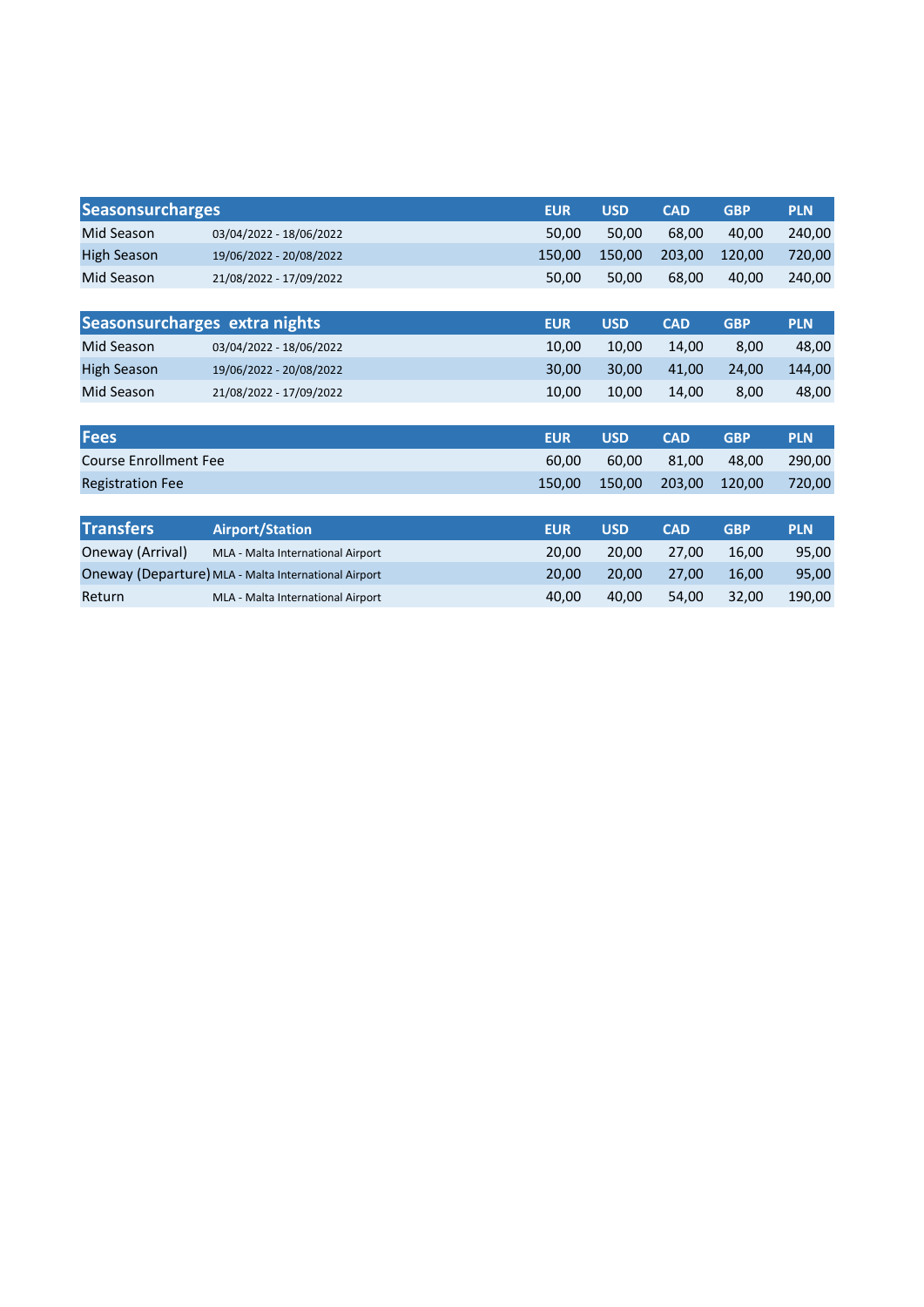| <b>Extras</b>                                                                                  |          | <b>EUR</b> | <b>USD</b> | <b>CAD</b> | <b>GBP</b> | <b>PLN</b>    |
|------------------------------------------------------------------------------------------------|----------|------------|------------|------------|------------|---------------|
| Accompanied Flight (German Market)                                                             | One-time | 45,00      | 45,00      | 61,00      | 36,00      | 215,00        |
| <b>Bank charges</b>                                                                            | One-time | 30,00      | 30,00      | 41,00      | 24,00      | 145,00        |
| Check-In Support                                                                               | One-time | 150,00     | 150,00     | 203,00     | 120,00     | 720,00        |
| Diet surcharge - Dairy intolerance                                                             | per week | 70,00      | 70,00      | 95,00      | 56,00      | 335,00        |
| Diet surcharge - Diabetic                                                                      | per week | 70,00      | 70,00      | 95,00      | 56,00      | 335,00        |
| Diet surcharge - Gluten free                                                                   | per week | 70,00      | 70,00      | 95,00      | 56,00      | 335,00        |
| Diet surcharge - Halal                                                                         | per week | 70,00      | 70,00      | 95,00      | 56,00      | 335,00        |
| Diet surcharge - Kosher                                                                        | per week | 70,00      | 70,00      | 95,00      | 56,00      | 335,00        |
| Diet surcharge - Low Fat                                                                       | per week | 70,00      | 70,00      | 95,00      | 56,00      | 335,00        |
| Diet surcharge - Vegan                                                                         | per week | 70,00      | 70,00      | 95,00      | 56,00      | 335,00        |
| Diving Package (6 dives in the sea with transfers from land)                                   | One-time | 290,00     | 290,00     | 392,00     | 232,00     | 1 390,00      |
| Elective Language Course - Business English                                                    | per week | 75,00      | 75,00      | 101,00     | 60,00      | 360,00        |
| Elective Language Course - Communication Skills                                                | per week | 75,00      | 75,00      | 101,00     | 60,00      | 360,00        |
| Elective Language Course - Job Applications & Interviews                                       | per week | 75,00      | 75,00      | 101,00     | 60,00      | 360,00        |
| Elective Language Course - Rhetoric & Presentations                                            | per week | 75,00      | 75,00      | 101,00     | 60,00      | 360,00        |
| Elective Language Course - Theatre & Cinema                                                    | per week | 75,00      | 75,00      | 101,00     | 60,00      | 360,00        |
| Fußball-Camp                                                                                   | per week | 75,00      | 75,00      | 101,00     | 60,00      | 360,00        |
| <b>INPSieme Caremed Insurance</b>                                                              | per week | 10,00      | 10,00      | 14,00      | 8,00       | 50,00         |
| Intensive Leisure Program                                                                      | per week | 70,00      | 70,00      | 95,00      | 56,00      | 335,00        |
| Mathe-Camp                                                                                     | per week | 75,00      | 75,00      | 101,00     | 60,00      | 360,00        |
| Mathe-Camp                                                                                     | per week | 75,00      | 75,00      | 101,00     | 60,00      | 360,00        |
| Open Water Diving Course (5 hours theory, 5 dives in a pool,<br>4 dives in the sea, transfers) | One-time | 460,00     | 460,00     | 621,00     | 368,00     | 2 2 1 0 , 0 0 |
| Rebooking Fee German Market                                                                    | One-time | 50,00      | 50,00      | 68,00      | 40,00      | 240,00        |
| <b>Registration Fee</b>                                                                        | One-time | 150,00     | 150,00     | 203,00     | 120,00     | 720,00        |
| U20 Course Enrollment Fee, Course only                                                         | One-time | 60,00      | 60,00      | 81,00      | 48,00      | 290,00        |
| U20 Leisure Program                                                                            | per week | 90,00      | 90,00      | 122,00     | 72,00      | 430,00        |
| <b>U20 Supervision</b>                                                                         | per week | 70,00      | 70,00      | 95,00      | 56,00      | 335,00        |
| U20 Surcharge Arrival Transfer                                                                 | One-time | 15,00      | 15,00      | 20,00      | 12,00      | 70,00         |
| U20 Surcharge Departure Transfer                                                               | One-time | 10,00      | 10,00      | 14,00      | 8,00       | 50,00         |
| UM service accompanied - (ISS Agency) Japanese Market<br>(one way arrival)                     | One-time | 150,00     | 150,00     | 203,00     | 120,00     | 720,00        |
| UM service accompanied - (ISS Agency) Japanese Market<br>(one way departure)                   | One-time | 150,00     | 150,00     | 203,00     | 120,00     | 720,00        |
| UM service accompanied - (ISS Agency)<br>Japanese Market (return)                              | One-time | 200,00     | 200,00     | 270,00     | 160,00     | 960,00        |
| UM service accompanied - Japanese market (one way<br>arrival)                                  | One-time | 200,00     | 200,00     | 270,00     | 160,00     | 960,00        |
| UM service accompanied - Japanese market (one way<br>departure)                                | One-time | 200,00     | 200,00     | 270,00     | 160,00     | 960,00        |
| UM service accompanied - Japanese market (return)                                              | One-time | 300,00     | 300,00     | 405,00     | 240,00     | 1 440,00      |
| UM Service on arrival (unaccompanied minor)                                                    | One-time | 150,00     | 150,00     | 203,00     | 120,00     | 720,00        |
| UM Service on departure (unaccompanied minor)                                                  | One-time | 150,00     | 150,00     | 203,00     | 120,00     | 720,00        |
| UM Service return (unaccompanied minor)                                                        | One-time | 300,00     | 300,00     | 405,00     | 240,00     | 1 440,00      |
| Visa Fee (Letter Of Acceptance)                                                                | One-time | 50,00      | 50,00      | 68,00      | 40,00      | 240,00        |